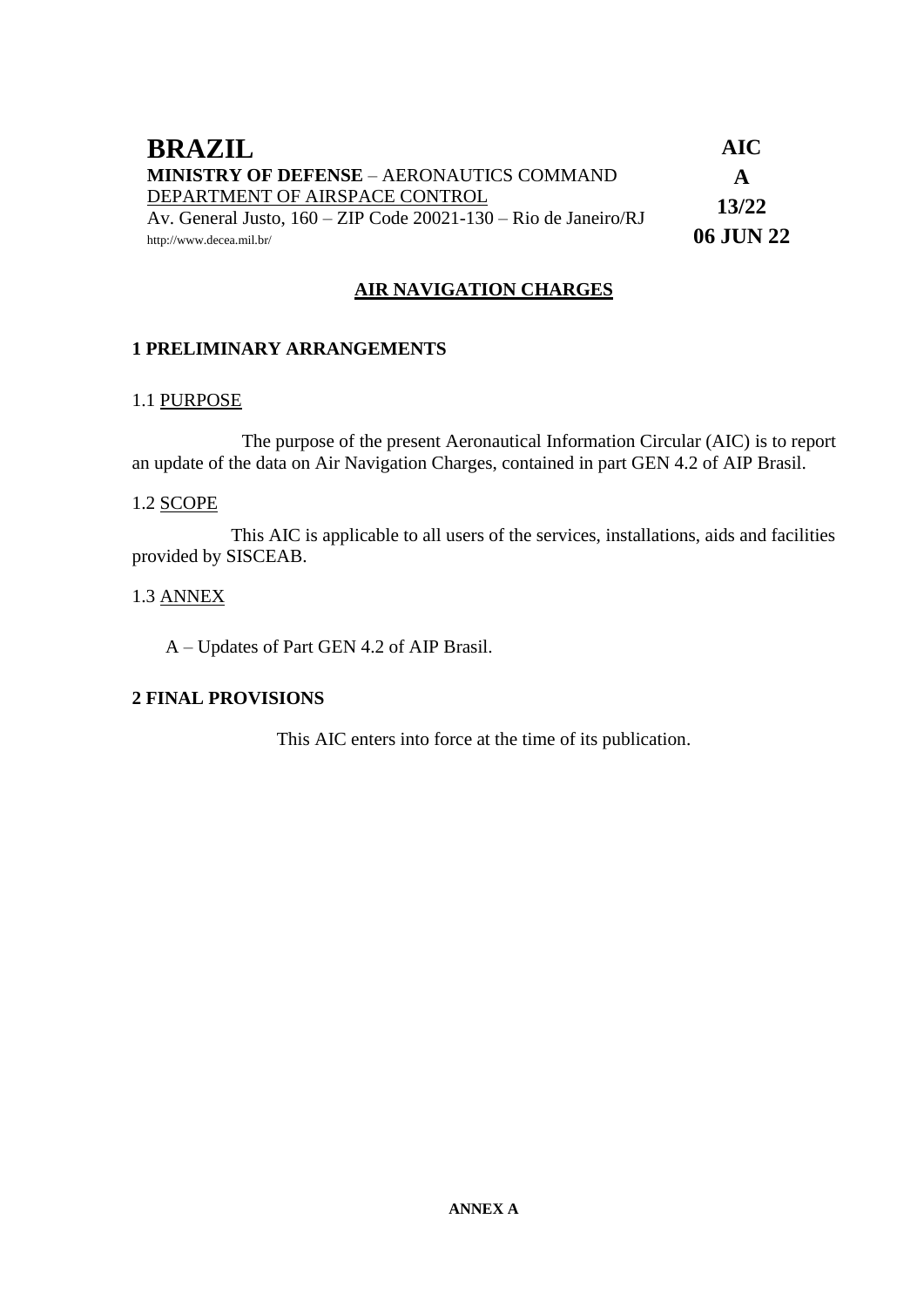| I - CLASS A                |             |                                                                              |
|----------------------------|-------------|------------------------------------------------------------------------------|
| Location                   | Acronym     | <b>Aerodrome Name</b>                                                        |
| BELÉM (PA)                 | <b>SBBE</b> | AEROPORTO INTERNACIONAL DE BELÉM / VAL-DE-CANS /<br>JÚLIO CÉZAR RIBEIRO      |
| <b>BELO HORIZONTE (MG)</b> | <b>SBCF</b> | AEROPORTO INTERNACIONAL TANCREDO NEVES / BELO<br><b>HORIZONTE / CONFINS</b>  |
| BRASÍLIA (DF)              | <b>SBBR</b> | AEROPORTO INTERNACIONAL PRESIDENTE JUSCELINO<br>KUBITSCHEK                   |
| <b>CAMPINAS (SP)</b>       | <b>SBKP</b> | AEROPORTO INTERNACIONAL DE VIRACOPOS                                         |
| <b>CURITIBA (PR)</b>       | <b>SBCT</b> | AEROPORTO INTERNACIONAL AFONSO PENA                                          |
| FLORIANÓPOLIS (SC)         | SBFL        | AEROPORTO INTERNACIONAL HERCÍLIO LUZ                                         |
| <b>GUARULHOS (SP)</b>      | <b>SBGR</b> | AEROPORTO INTERNACIONAL GOVERNADOR ANDRÉ FRANCO<br><b>MONTORO</b>            |
| MANAUS (AM)                | <b>SBEG</b> | AEROPORTO INTERNACIONAL EDUARDO GOMES                                        |
| NATAL (RN)                 | SBSG        | AEROPORTO GOVERNADOR ALUÍZIO ALVES / SÃO GONÇALO<br>DO AMARANTE/RN           |
| PORTO ALEGRE (RS)          | <b>SBPA</b> | AEROPORTO INTERNACIONAL SALGADO FILHO                                        |
| RIO DE JANEIRO (RJ)        | SBGL        | AEROPORTO INTERNACIONAL DO RIO DE JANEIRO / GALEÃO /<br>ANTÔNIO CARLOS JOBIM |
| SANTA MARIA (RS)           | SBSM        | AEROPORTO DE SANTA MARIA                                                     |
| SÃO PAULO (SP)             | SBSP        | AEROPORTO DE CONGONHAS                                                       |
|                            |             |                                                                              |
| <b>II - CLASS B</b>        |             |                                                                              |
| Location                   | Acronym     | <b>Aerodrome Name</b>                                                        |
| <b>BELO HORIZONTE (MG)</b> | SBBH        | AEROPORTO DA PAMPULHA / CARLOS DRUMMOND DE<br>ANDRADE                        |
| <b>BOA VISTA (RR)</b>      | SBBV        | AEROPORTO INTERNACIONAL DE BOA VISTA / ATLAS BRASIL<br>CANTANHEDE            |
| CAMPO GRANDE (MS)          | <b>SBCG</b> | AEROPORTO INTERNACIONAL DE CAMPO GRANDE                                      |
| CUIABÁ (MT)                | SBCY        | AEROPORTO MARECHAL RONDON                                                    |
| <b>CURITIBA (PR)</b>       | SBBI        | AEROPORTO DE BACACHERI                                                       |
| FORTALEZA (CE)             | SBFZ        | AEROPORTO INTERNACIONAL PINTO MARTINS                                        |
| FOZ DO IGUACU (PR)         | <b>SBFI</b> | AEROPORTO INTERNACIONAL DE FOZ DO IGUAÇU /<br>CATARATAS                      |
| GOIÂNIA (GO)               | SBGO        | AEROPORTO DE SANTA GENOVEVA                                                  |
| JOINVILLE (SC)             | SBJV        | AEROPORTO LAURO CARNEIRO DE LOYOLA                                           |
| MACAÉ (RJ)                 | SBME        | AEROPORTO DE MACAÉ                                                           |
| MACEIÓ (AL)                | SBMO        | AEROPORTO ZUMBI DOS PALMARES                                                 |
| PORTO VELHO (RO)           | SBPV        | AEROPORTO GOVERNADOR JORGE TEIXEIRA DE OLIVEIRA                              |
| RECIFE (PE)                | SBRF        | AEROPORTO DE GUARARAPES / GILBERTO FREYRE                                    |

# **Chart 1 – Classified Domestic Public Aerodromes**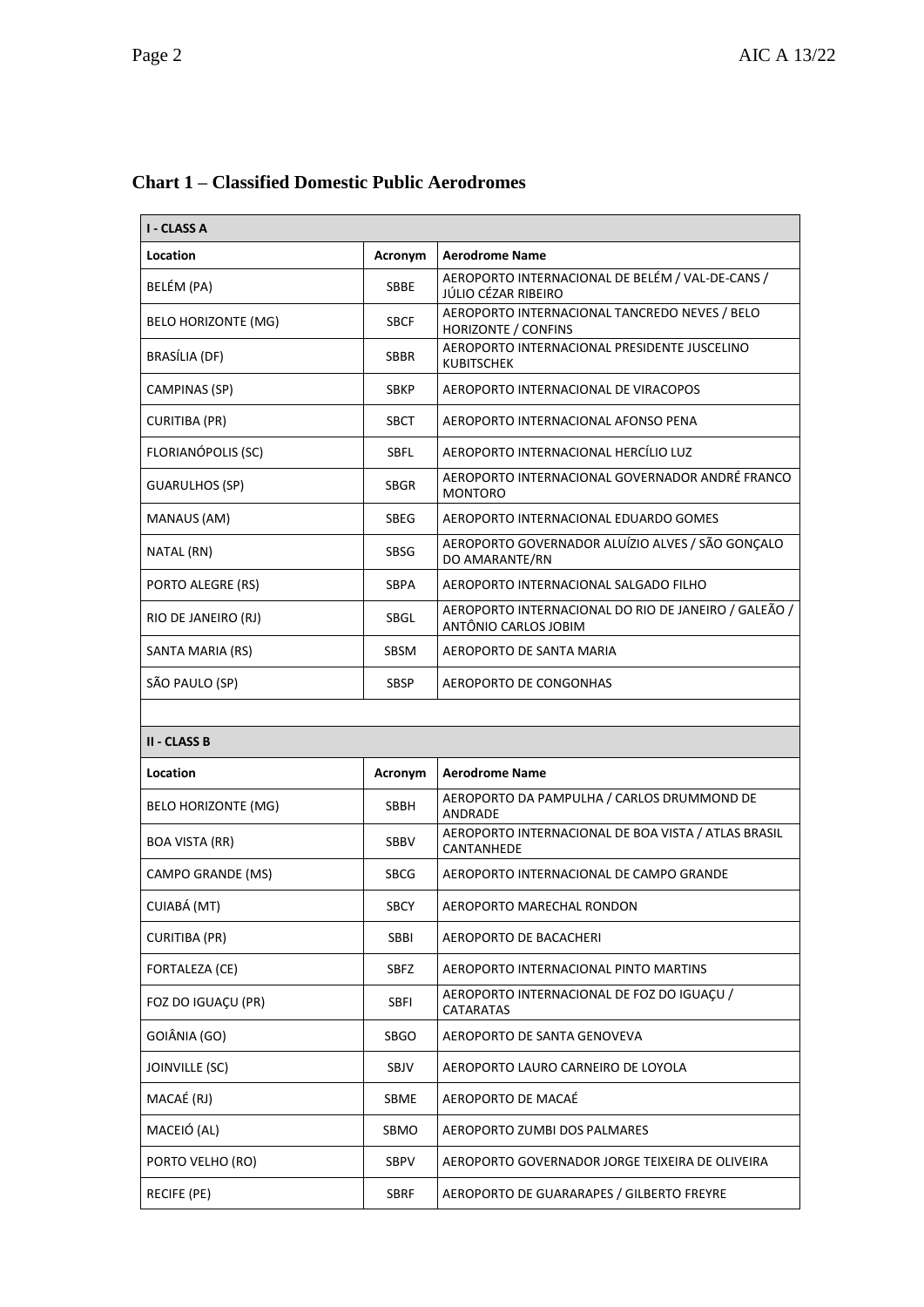| RIBEIRÃO PRETO (SP)        | <b>SBRP</b> | <b>AEROPORTO LEITE LOPES</b>                              |
|----------------------------|-------------|-----------------------------------------------------------|
| RIO BRANCO (AC)            | SBRB        | AEROPORTO PLÁCIDO DE CASTRO                               |
|                            |             |                                                           |
| RIO DE JANEIRO (RJ)        | SBRJ        | AEROPORTO SANTOS DUMONT                                   |
| SALVADOR (BA)              | <b>SBSV</b> | AEROPORTO DEPUTADO LUÍS EDUARDO MAGALHÃES                 |
| SANTARÉM (PA)              | SBSN        | AEROPORTO INTERNACIONAL MAESTRO WILSON FONSECA            |
| SÃO JOSÉ DOS CAMPOS (SP)   | SBSJ        | AEROPORTO PROFESSOR URBANO ERNESTO STUMPF                 |
| SÃO LUÍS (MA)              | SBSL        | AEROPORTO INTERNACIONAL MARECHAL CUNHA MACHADO            |
| UBERLÂNDIA (MG)            | SBUL        | AEROPORTO TEN CEL AV CÉSAR BOMBONATO                      |
| VITÓRIA (ES)               | SBVT        | AEROPORTO EURICO DE AGUIAR SALLES                         |
|                            |             |                                                           |
| III - CLASS C              |             |                                                           |
| Location                   | Acronym     | <b>Aerodrome Name</b>                                     |
| JOÃO PESSOA (PB)           | <b>SBJP</b> | AEROPORTO PRESIDENTE CASTRO PINTO                         |
| JUNDIAÍ (SP)               | SBJD        | AEROPORTO COMANDANTE ROLIM ADOLFO AMARO                   |
| LONDRINA (PR)              | SBLO        | AEROPORTO GOVERNADOR JOSÉ RICHA                           |
| MACAPÁ (AP)                | SBMQ        | AEROPORTO INTERNACIONAL DE MACAPÁ / ALBERTO<br>ALCOLUMBRE |
| <b>NAVEGANTES (SC)</b>     | SBNF        | AEROPORTO MINISTRO VICTOR KONDER                          |
| PALMAS (TO)                | SBPJ        | AEROPORTO BRIGADEIRO LYSIAS RODRIGUES                     |
| PRESIDENTE PRUDENTE (SP)   | SBDN        | AEROPORTO DE PRESIDENTE PRUDENTE                          |
| RIO DE JANEIRO (RJ)        | <b>SBJR</b> | AEROPORTO DE JACAREPAGUÁ / ROBERTO MARINHO                |
| SÃO PAULO (SP)             | SBMT        | AEROPORTO DE CAMPO DE MARTE                               |
| TERESINA (PI)              | SBTE        | AEROPORTO SENADOR PETRÔNIO PORTELLA                       |
|                            |             |                                                           |
| <b>IV - CLASS D</b>        |             |                                                           |
| Location                   | Acronym     | <b>Aerodrome Name</b>                                     |
| ARACAJU (SE)               | SBAR        | AEROPORTO DE ARACAJU / SANTA MARIA                        |
| ARAXÁ (MG)                 | SBAX        | AEROPORTO ROMEU ZEMA                                      |
| BAURU (SP)                 | SBBU        | AEROPORTO DE BAURU                                        |
| BAURU – AREALVA (SP)       | SBAE        | AEROPORTO DE BAURU - AREALVA                              |
| CABO FRIO (RJ)             | <b>SBCB</b> | AEROPORTO DE CABO FRIO                                    |
| CAMPOS DOS GOYTACAZES (RJ) | <b>SBCP</b> | AEROPORTO BARTOLOMEU LISANDRO                             |
| CAMPOS DOS GOYTACAZES (RJ) | <b>SBFS</b> | HELIPONTO DE FAROL DE SÃO TOMÉ                            |
| CAXIAS DO SUL (RS)         | <b>SBCX</b> | AEROPORTO CAMPO DOS BUGRES                                |
| GUARATINGUETÁ (SP)         | SBGW        | AEROPORTO DE GUARATINGUETÁ                                |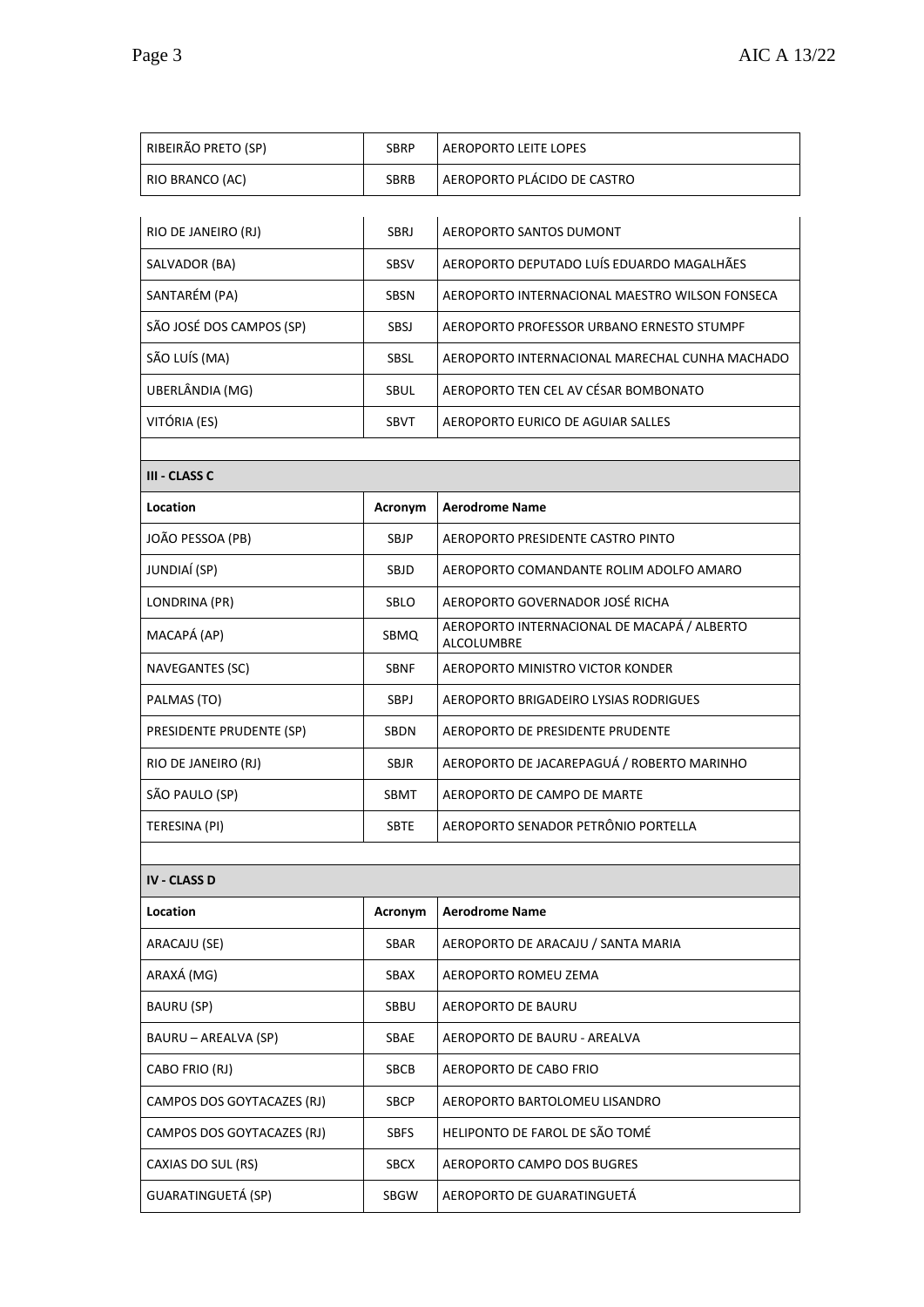| ILHÉUS (BA)               | SBIL        | AEROPORTO JORGE AMADO                                        |
|---------------------------|-------------|--------------------------------------------------------------|
| MARABÁ (PA)               | SBMA        | AEROPORTO JOÃO CORRÊA DA ROCHA                               |
|                           |             |                                                              |
| MARÍLIA (SP)              | SBML        | AEROPORTO DE MARÍLIA                                         |
| MARINGÁ (PR)              | SBMG        | AEROPORTO SÍLVIO NAME JÚNIOR                                 |
| PORTO SEGURO (BA)         | <b>SBPS</b> | <b>AEROPORTO DE PORTO SEGURO</b>                             |
| SÃO ROQUE (SP)            | SBJH        | SÃO PAULO CATARINA AEROPORTO EXECUTIVO                       |
| TABATINGA (AM)            | SBTT        | AEROPORTO INTERNACIONAL DE TABATINGA                         |
| UBERABA (MG)              | <b>SBUR</b> | AEROPORTO MÁRIO DE ALMEIDA FRANCO                            |
| UMA (BA)                  | <b>SBCT</b> | AEROPORTO DE COMANDATUBA                                     |
| URUGUAIANA (RS)           | SBUG        | AEROPORTO INTERNACIONAL RUBEM BERTA                          |
|                           |             |                                                              |
| <b>V - CLASS E</b>        |             |                                                              |
| Location                  | Acronym     | <b>Aerodrome Name</b>                                        |
| ALTA FLORESTA (MT)        | <b>SBAT</b> | AEROPORTO PILOTO OSVALDO MARQUES DIAS                        |
| ALTAMIRA (PA)             | SBHT        | AEROPORTO DE ALTAMIRA                                        |
| ARACATI (CE)              | SBAC        | AEROPORTO REGIONAL DE ARACATI / DRAGÃO DO MAR                |
| ARAÇATUBA (SP)            | SBAU        | AEROPORTO DE ARAÇATUBA                                       |
| BAGÉ (RS)                 | SBBG        | AEROPORTO COMANDANTE GUSTAVO KRAEMER                         |
| BARBACENA (MG)            | SBBQ        | AEROPORTO MAJ BRIG DOORGAL BORGES                            |
| BARRA DO GARÇAS (MT)      | SBBW        | AEROPORTO DE BARRA DO GARÇAS                                 |
| CALDAS NOVAS (GO)         | <b>SBCN</b> | AEROPORTO NELSON RIBEIRO GUIMARÃES                           |
| CAMPINA GRANDE (PB)       | SBKG        | AEROPORTO PRESIDENTE JOÃO SUASSUNA                           |
| CASCAVEL (PR)             | <b>SBCA</b> | AEROPORTO CORONEL ADALBERTO MENDES DA SILVA                  |
| CHAPECÓ (SC)              | <b>SBCH</b> | AEROPORTO SERAFIM ENOSS BERTASO                              |
| CORUMBÁ (MS)              | <b>SBCR</b> | AEROPORTO INTERNACIONAL DE CORUMBÁ                           |
| CRUZ (CE)                 | SBJE        | AEROPORTO COMANDANTE ARISTON PESSOA /<br><b>JERICOACOARA</b> |
| CRUZEIRO DO SUL (AC)      | SBCZ        | AEROPORTO DE CRUZEIRO DO SUL                                 |
| DOURADOS (MS)             | SBDO        | AEROPORTO FRANCISCO DE MATOS PEREIRA                         |
| FERNANDO DE NORONHA (PE)  | <b>SBFN</b> | AEROPORTO DE FERNANDO DE NORONHA                             |
| GOIANÁ (MG)               | SBZM        | AEROPORTO PRESIDENTE ITAMAR FRANCO / ZONA DA MATA            |
| GOVERNADOR VALADARES (MG) | SBGV        | AEROPORTO DE GOVERNADOR VALADARES                            |
| GUAJARÁ-MIRIM (RO)        | SBGM        | AEROPORTO DE GUAJARÁ-MIRIM                                   |
| GUARAPUAVA (PR)           | SSGG        | AEROPORTO TANCREDO THOMAS DE FARIA                           |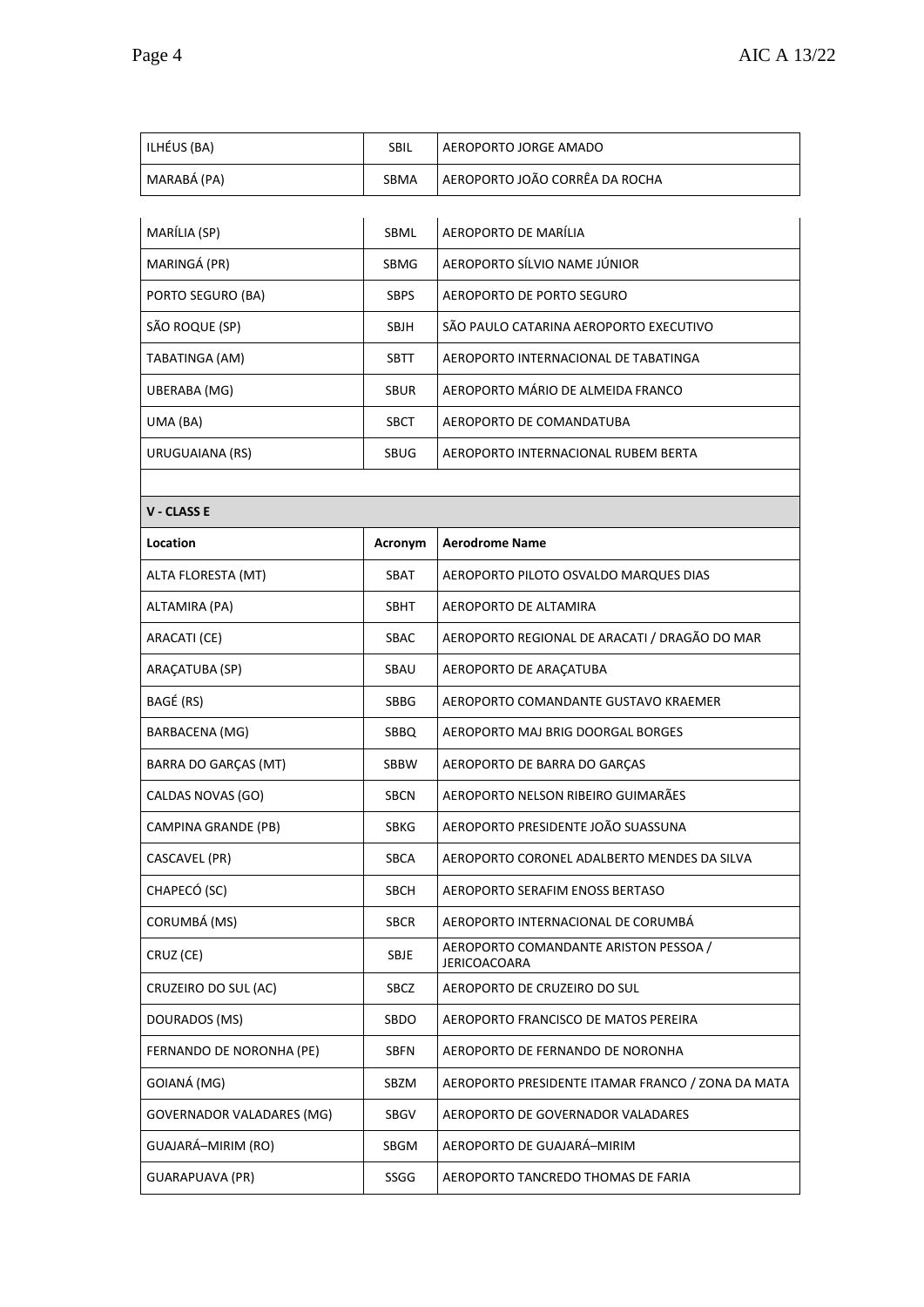| <b>ITAITUBA (PA)</b>          | <b>SBIH</b> | <b>AEROPORTO DE ITAITUBA</b>                            |
|-------------------------------|-------------|---------------------------------------------------------|
| JAGUARUNA (SC)                | SBJA        | AEROPORTO REGIONAL SUL HUMBERTO GHIZZO BORTOLUZZI       |
| JUAZEIRO DO NORTE (CE)        | SBJU        |                                                         |
|                               |             | AEROPORTO ORLANDO BEZERRA DE MENEZES                    |
| LAGES (SC)                    | SBLJ        | AEROPORTO DE LAGES                                      |
| MONTES CLAROS (MG)            | SBMK        | AEROPORTO MÁRIO RIBEIRO                                 |
| MOSSORÓ (RN)                  | <b>SBMS</b> | AEROPORTO DIX-SEPT ROSADO                               |
| OIAPOQUE (AP)                 | SBOI        | AEROPORTO DE OIAPOQUE                                   |
| ORIXIMINÁ (PA)                | SBTB        | AEROPORTO DE PORTO TROMBETAS                            |
| PARAUAPEBAS (PA)              | SBCJ        | AEROPORTO DE CARAJÁS                                    |
| PASSO FUNDO (RS)              | <b>SBPF</b> | <b>AEROPORTO LAURO KURTZ</b>                            |
| PATO BRANCO                   | SBPO        | AEROPORTO MUNICIPAL DE PATO BRANCO / JUVENAL<br>CARDOSO |
| PELOTAS (RS)                  | <b>SBPK</b> | AEROPORTO INTERNACIONAL JOÃO SIMÕES LOPES NETO          |
| PETROLINA (PE)                | <b>SBPL</b> | AEROPORTO SENADOR NILO COELHO                           |
| PONTA GROSSA (PR)             | <b>SBPG</b> | AEROPORTO COMANDANTE ANTÔNIO AMILTON BERALDO            |
| PONTA PORÃ (MS)               | <b>SBPP</b> | AEROPORTO INTERNACIONAL DE PONTA PORÃ                   |
| SANTANA DO PARAÍSO (MG)       | SBIP        | AEROPORTO DA IPATINGA / USIMINAS                        |
| SANTO ÂNGELO (RS)             | <b>SBNM</b> | AEROPORTO REGIONAL SEPÉ TIARAJU                         |
| SÃO GABRIEL DA CACHOEIRA (AM) | SBUA        | AEROPORTO DE SÃO GABRIEL DA CACHOEIRA                   |
| SÃO JOSÉ DO RIO PRETO (SP)    | <b>SBSR</b> | AEROPORTO PROFESSOR ERIBERTO MANOEL REINO               |
| SINOP (MT)                    | SBSI        | AEROPORTO PRESIDENTE JOÃO BATISTA FIGUEIREDO            |
| SORRISO (MT)                  | SBSO        | AEROPORTO REGIONAL ADOLINO BEDIN                        |
| TEFÉ (AM)                     | <b>SBTF</b> | AEROPORTO DE TEFÉ                                       |
| TOLEDO (PR)                   | SBTD        | AEROPORTO LUIZ DALCANALE FILHO                          |
| VARGINHA (MG)                 | SBVG        | AEROPORTO MAJOR BRIGADEIRO TROMPOWSKY                   |
| VILHENA (RO)                  | SBVH        | AEROPORTO DE VILHENA                                    |
| VITÓRIA DA CONQUISTA (BA)     | SBQV        | AEROPORTO GLAUBER DE ANDRADE ROCHA                      |
| <b>VI - CLASS F</b>           |             |                                                         |
| Location                      | Acronym     | <b>Aerodrome Name</b>                                   |
| BELO HORIZONTE (MG)           | <b>SBPR</b> | AEROPORTO CARLOS PRATES                                 |
| <b>BONITO (MS)</b>            | SBDB        | AEROPORTO DE BONITO                                     |

BRAGANÇA PAULISTA (SP) SBBP AEROPORTO ARTHUR SIQUEIRA

IMPERATRIZ (MA)  $\parallel$  SBIZ AEROPORTO PREFEITO RENATO MOREIRA